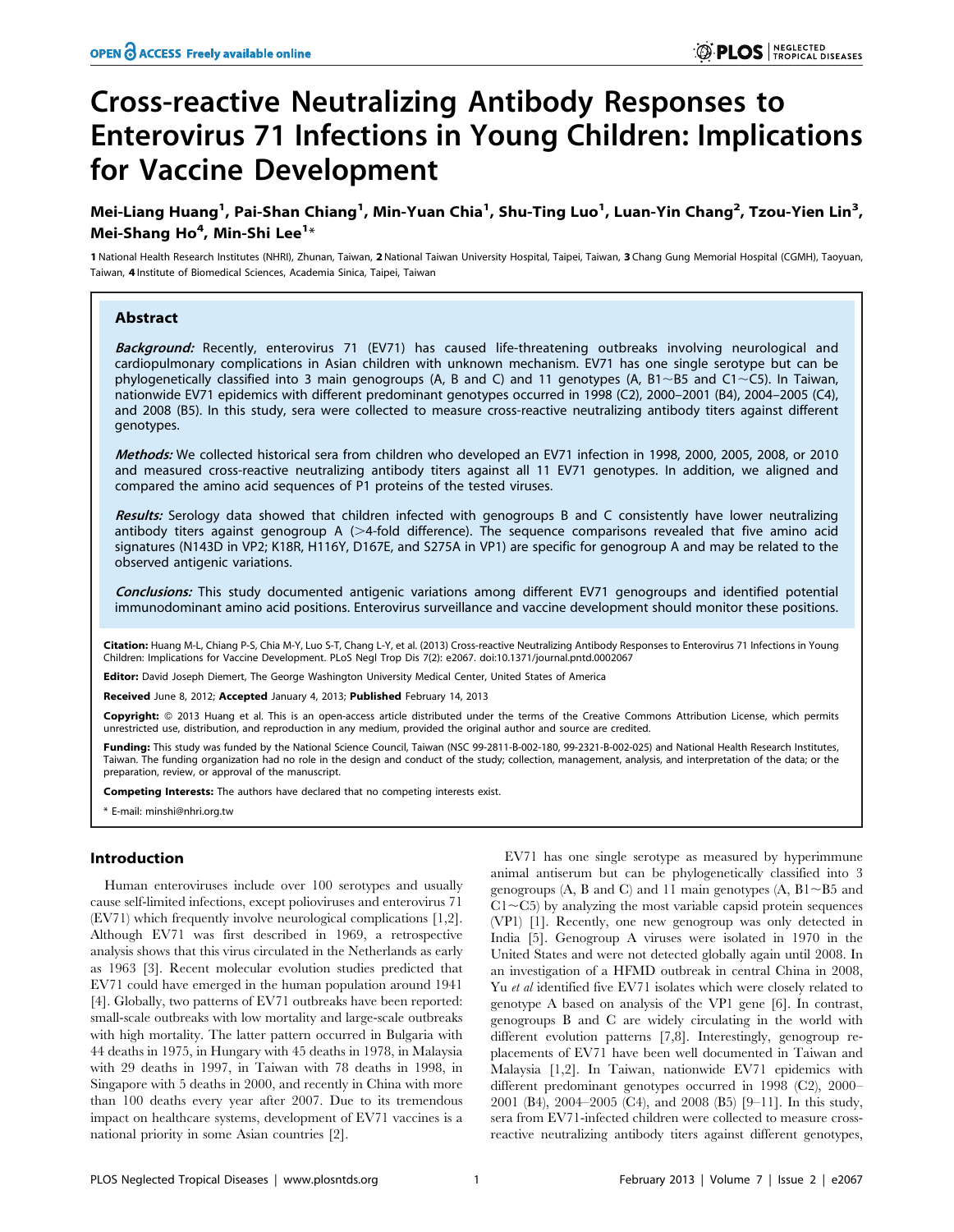## Author Summary

Recently, enterovirus 71 (EV71) has caused life-threatening outbreaks in tropical Asia. EV71 has one single serotype but can be phylogenetically classified into 3 main genogroups and 11 genotypes (A,  $B1~\sim$ B5 and C1 $~\sim$ C5). In Taiwan, nationwide EV71 epidemics with different predominant genotypes occurred in 1998(C2), 2000– 2001(B4), 2004–2005(C4), and 2008(B5). In this study, historical sera from children infected with these 4 genotypes were collected to measure cross-reactive neutralizing antibody titers against 11 genotypes. In addition, amino acid sequences of P1 proteins of the tested viruses were compared. Serology data showed that children infected with genogroup B and C consistently have lower neutralizing antibody titers against genogroup A  $($  >4-fold difference). Antigenic variations between genogroup B and C could be detected but did not have a clear pattern. Five amino acid signatures are specific for genogroup A and may be related to the observed antigenic variations. Vaccine development should monitor the antigenic and genetic variations to select vaccine strains.

which are critical to understand the drivers of genogroup replacement and viral diversity, and for selection of vaccine strains.

## Materials and Methods

## Ethics statement

Institutional review board approvals were obtained from Chang Gung Memorial Hospital, and National Taiwan University following the Helsinki Declaration. Written informed consents were obtained from parents/guardians on behalf of all child participants.

#### Sera

To avoid confounding effects of EV71 re-infections, historical sera were collected from young children who were under 5 years of age and infected with different EV71 genotypes in 1998 (genotype C2, 10 sera), 2000 (genotype B4, 5 sera), 2005 (genotype C4, 2 sera), 2008 (genotype B5, 5 sera), or 2010 (genotype C4, 3 sera) [10,12–14]. These sera were used to measure cross-reactive neutralizing antibody titers against all 11 EV71 genotypes.

#### Virus

Twelve strains of the 11 EV71 genotypes were used in the study, including two genotype C4 viruses which were isolated in 2005 and 2008, respectively. Eight of these twelve viruses were isolated in Taiwan and the other four viruses (genotype A, B2, B3 and C3) had not circulated in Taiwan (Table 1). All viruses were amplified in rhabdomyosarcoma (RD) cells using Dulbecco's Minimum Essential Medium (DMEM) containing fetal bovine serum 2% v/v and penicillin/streptomycin. Virus titers (50% tissue culture infectious doses,  $TCID_{50}$  were determined in RD cells using the Reed-Muench method.

#### Sequence analysis

The P1 region of the EV71 genome encodes four capsid proteins including VP1, VP2, VP3 and VP4 proteins, which are involved in the induction of immune response and the infection of cells [15–17]. Therefore, the P1 regions of 11 EV71 genotypes were sequenced to identify correlations between genetic and antigenic variations. Viral genomic RNA was extracted from 140 mL of virus culture isolates using a QIAmp Viral RNA kit (Qiagen, USA) according to the manufacturer's instructions. cDNA of EV71 was synthesis by SuperScript II Reverse Transcriptase (Invitrogen, USA). PCR reactions were performed by specific primers and KAPA HiFi DNA Polymerase (Kapa Biosystems, USA). Primers used in this study are listed in Supporting Table S1. Nucleotide sequences of P1 regions (2586 bp) were aligned and analyzed by the Mega 4 software (Molecular Evolutionary Genetics Analysis software version 4.0) [18]. Phylogenetic trees were constructed by the neighbor-joining method using the Maximum Composite Likelihood method and the prototype CA16 strain (CA16/G-10) as the outgroup virus. The reliability of the tree was estimated using 1,000 bootstrap replications. Nucleotide sequences analyzed in this study have been submitted to GenBank.

#### Serologic assays

Laboratory methods for measuring EV71 serum neutralizing antibody titers followed standard protocols [19,20]. Briefly, 50  $\mu$ L

Table 1. EV71 virus strains used for detecting cross neutralizing antibodies in this study.

| Genotype       | Virus name     | <b>Year of isolation</b> | country of isolation | <b>Abbreviate</b>  | <b>Accession No.</b> |
|----------------|----------------|--------------------------|----------------------|--------------------|----------------------|
| l A            | A-U22521 BrCr  | 1970                     | <b>USA</b>           | $A-70$             | JN874547             |
| B1             | 242-TW-86      | 1986                     | Taiwan               | B1-86              | JN874548             |
| B <sub>2</sub> | 86-11316       | 1986                     | <b>Netherlands</b>   | B <sub>2</sub> -86 | JN874549             |
| B <sub>3</sub> | SK-EV006       | 1997                     | Malaysian            | B3-97              | JN874550             |
| B <sub>4</sub> | E59P2-TW-02    | 2002                     | Taiwan               | B4-02              | JN874551             |
| B <sub>5</sub> | NHRI141-TW-08  | 2008                     | Taiwan               | B5-08              | JN874552             |
| C1             | TW-4215-1998   | 1998                     | Taiwan               | $C1-98$            | JN874553             |
| C <sub>2</sub> | Tainan/5746/98 | 1998                     | Taiwan               | $C2-98$            | JN874554             |
| C <sub>3</sub> | 001-KOR-00     | 2000                     | Korea                | $C3-00$            | JN874555             |
| C4             | 70516TW-08     | 2008                     | Taiwan               | $C4-08$            | JN874556             |
| C <sub>4</sub> | N1862TW-05     | 2005                     | Taiwan               | $C4-05$            | JN874557             |
| C <sub>5</sub> | 1575TW-07      | 2007                     | Taiwan               | $C5-07$            | JN874558             |

doi:10.1371/journal.pntd.0002067.t001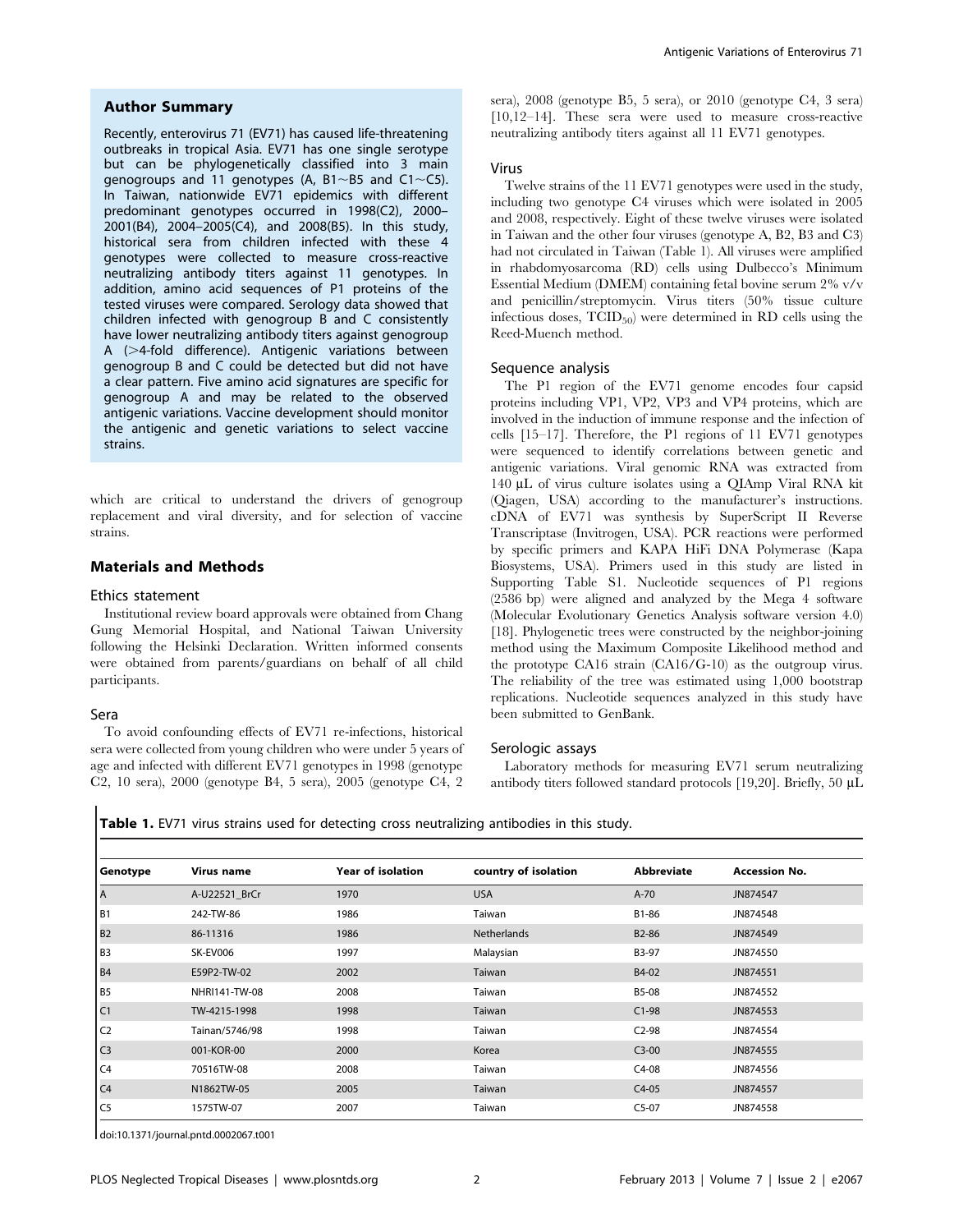Table 2. Cross-reactive neutralizing antibody titers against 11 EV71 genotypes in children infected by EV71 C2, C4, B4 and B5 genotypes.

| <b>Year of collection</b><br>(genotype) | ID             | Age  | A-70 | <b>B1-86</b> | B2-86 | <b>B3-97</b> | B4-02 | <b>B5-08</b> | $C1-98$ | $C2-98$ | $C3-00$ | $C4-05$ | $C4-08$ | $C5-07$ |
|-----------------------------------------|----------------|------|------|--------------|-------|--------------|-------|--------------|---------|---------|---------|---------|---------|---------|
| 1998(C2)                                | $\mathbf{1}$   | 1.7  | 64   | 256          | 512   | 256          | 256   | 256          | 256     | 256     | 256     | 512     | 1024    | 256     |
|                                         | 2              | 4.1  | 32   | 64           | 128   | 64           | 32    | 64           | 64      | 32      | 32      | 64      | 128     | 64      |
|                                         | 3              | 3.1  | 64   | 256          | 256   | 256          | 512   | 256          | 256     | 256     | 256     | 256     | 256     | 256     |
|                                         | 4              | 0.8  | 64   | 512          | 512   | 256          | 256   | 256          | 1024    | 256     | 256     | 256     | 512     | 512     |
| 1998(C2)                                | 5              | 1.5  | 2048 | 8192         | 8192  | 4096         | 4096  | 4096         | 16384   | 8192    | 4096    | 8192    | 8192    | 4096    |
|                                         | 6              | 0.8  | 256  | 1024         | 1024  | 1024         | 512   | 512          | 2048    | 1024    | 1024    | 1024    | 256     | 1024    |
|                                         | $\overline{7}$ | 0.6  | 128  | 256          | 256   | 256          | 256   | 256          | 256     | 256     | 256     | 128     | 256     | 256     |
|                                         | 8              | 0.8  | 128  | 1024         | 512   | 1024         | 512   | 512          | 256     | 256     | 512     | 512     | 1024    | 512     |
|                                         | 9              | 3.8  | 128  | 2048         | 256   | 2048         | 512   | 1024         | 1024    | 1024    | 1024    | 1024    | 1024    | 1024    |
|                                         | 10             | 4.2  | 128  | 512          | 512   | 512          | 512   | 256          | 512     | 256     | 256     | 512     | 512     | 512     |
| 2005(C4)                                | 11             | 1.1  | 256  | 512          | 1024  | 1024         | 1024  | 1024         | 512     | 256     | 512     | 1024    | 2048    | 512     |
|                                         | 12             | 4.3  | 128  | 512          | 512   | 128          | 256   | 256          | 256     | 256     | 256     | 256     | 512     | 256     |
| 2010(C4)                                | 13             | 4.4  | 128  | 256          | 512   | 512          | 512   | 512          | 128     | 1024    | 256     | 512     | 512     | 512     |
|                                         | 14             | 1.4  | 1024 | 2048         | 2048  | 4096         | 4096  | 2048         | 2048    | 4096    | 2048    | 2048    | 8192    | 2048    |
|                                         | 15             | 2.4  | 32   | 128          | 128   | 64           | 128   | 128          | 128     | 256     | 64      | 128     | 256     | 128     |
| 2000(B4)                                | 16             | 2.8  | 64   | 256          | 512   | 512          | 128   | 256          | 256     | 128     | 128     | 256     | 512     | 128     |
|                                         | 17             | 0.5  | 64   | 256          | 512   | 512          | 512   | 256          | 256     | 256     | 128     | 256     | 128     | 256     |
|                                         | 18             | 3.1  | 32   | 128          | 512   | 256          | 256   | 256          | 128     | 128     | 128     | 128     | 64      | 128     |
|                                         | 19             | 2.7  | 16   | 64           | 64    | 64           | 32    | 64           | 64      | 16      | 32      | 32      | 32      | 32      |
|                                         | 20             | 1.3  | 32   | 128          | 128   | 128          | 512   | 128          | 64      | 64      | 256     | 64      | 64      | 64      |
| 2008(B5)                                | 21             | 2.08 | 32   | 64           | 512   | 128          | 64    | 128          | 32      | 32      | 128     | 32      | 64      | 64      |
|                                         | 22             | 2.00 | 64   | 128          | 256   | 256          | 64    | 256          | 32      | 128     | 128     | 64      | 32      | 128     |
|                                         | 23             | 2.25 | 64   | 128          | 512   | 256          | 128   | 256          | 64      | 128     | 256     | 64      | 128     | 128     |
|                                         | 24             | 2.08 | 64   | 128          | 512   | 256          | 64    | 128          | 128     | 128     | 256     | 64      | 64      | 128     |
|                                         | 25             | 2.25 | 32   | 64           | 128   | 128          | 128   | 128          | 64      | 128     | 128     | 64      | 64      | 64      |

doi:10.1371/journal.pntd.0002067.t002

of two-fold serially diluted sera and virus working solution containing 100  $TCID_{50}$  of EV71 were mixed on 96-well microplates and incubated with RD cells. A cytopathic effect was observed in an inverted microscope after an incubation period of 4–5 days. Each serum dilution includes three replicates and the neutralization titers were read as the highest dilution that could result in a reduction of the cytopathic effect in at least two of three replicate wells. Each test sample was run simultaneously with cell control, positive serum control, and virus back titration. If the ratios of neutralizing antibody titers between different genotypes were greater than 4, we measured neutralizing antibodies titers at least three times to confirm the accuracy of tests.

## Antigenic cartography

Large tabular serological data are hard to summarize and are recently analyzed using antigenic cartography (i.e., antigenic map) [11,21,22]. Briefly, antigenic cartography is a way to visualize and increase the resolution of serological data, such as neutralization data. In an antigenic map, the distance between a serum point S and antigen point  $A$  corresponds to the difference between the  $\log_2$ of the maximum titer observed for serum  $S$  against any antigen and the  $log_2$  of the titer for serum S and antigen A. Thus, each titer in a neutralization assay table can be thought of as specifying a target distance for the points in an antigenic map. Modified multidimensional scaling methods are used to arrange the antigen and serum points in an antigenic map to best satisfy the target distances specified by the neutralization data. The result is a map in which the distance between points represents antigenic distance as measured by the binding assay [11]. In this study, an antigenic map was generated using a web-based analytic tool [22].

## Statistical analysis

Neutralizing antibody titers were log transformed to calculate the geometric mean titers (GMTs), and their 95% confidence intervals (95% CI). The GMTs of cross-reactive neutralizing antibody titers were further used to generate an antigenic map using a web-based analytical tool [22]. The relative positions of strains and antisera were adjusted such that the distances between strains and antisera in the map represent the corresponding ratios between homologous and heterologous neutralizing antibody titers. Differences between homologous and heterologous neutralizing antibody titers were tested for statistical significance by the nonparametric tests (NPAR1WAY Procedure) using SAS software (SAS Institutes, Cary, NC).

#### Accession number

Nucleotide sequences analyzed in this study have been submitted to GenBank (accession numbers JN874547–JN874558).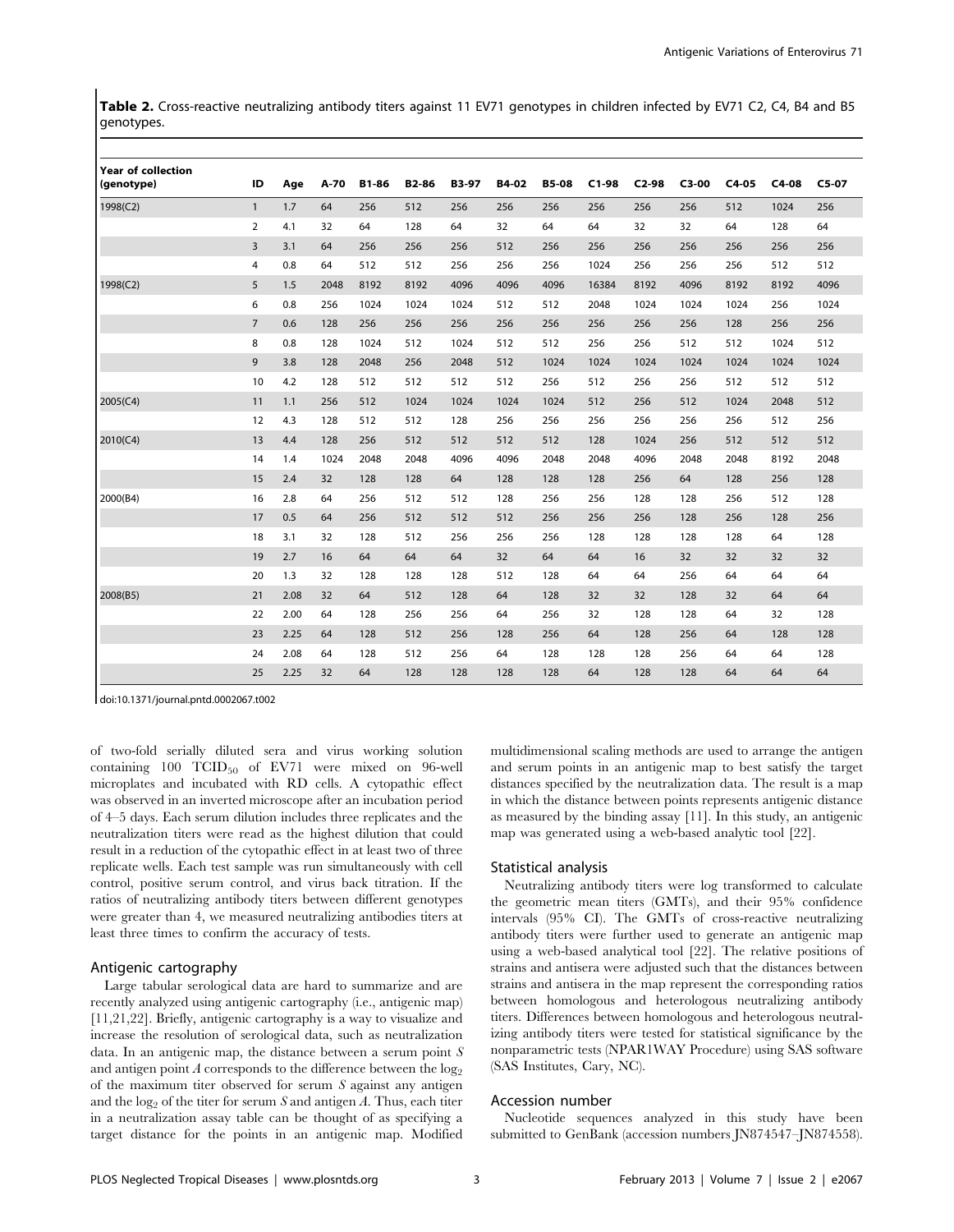

Sera collected from outbreaks

Figure 1. Serum neutralizing antibody titers against 11 EV71 genotypes (12 viruses) in young children. Sera were collected from young children infected with genotypes C2, C4, B4 and B5 viruses at different years. The dots indicate individual antibody titers and the bars indicate geometric mean titers (GMT) and their 95% confidence intervals. Serum neutralizing antibody titers against the homologous genotype (C2) in children infected in 1998 varied over 100-fold so they were grouped into two groups (low and high titers) for calculating GMT. doi:10.1371/journal.pntd.0002067.g001

## Results

## Cross-reactivity between EV71 genogroups

Twenty-five sera were collected from 25 young children who were infected with EV71 genotype C2, B4, C4, B5, and C4 in 1998, 2000, 2005, 2008 and 2010, respectively. Cross-reactive neutralizing antibody titers against 11 EV71 genotypes are shown in Table 2. Overall, all EV71-infected children had detectable neutralizing antibody titers against 11 EV71 genotypes. Interestingly, homologous neutralizing antibodies titers were not always higher than heterologous neutralizing antibody titers.

As shown in Table 2, serum neutralizing antibody titers against the homologous genotype (C2) in children infected in 1998 varied over 100-fold and they were grouped into two groups (low and high titers) for further analysis. In addition, children infected in 2005 and 2010 were merged for further analysis because they were all infected with genotype C4. GMTs of neutralizing antibody titers against 11 genotypes are shown in Figure 1. Overall, children infected with genotype C2, C4, B4 and B5 had lower GMTs  $(>4$ fold difference) against genotype A than other genotypes. In contrast, antigenic variations between genogroup B and C did not have a clear pattern. We further merged neutralizing antibody titers against different genotypes within the same genogroup to calculate GMT for further comparisons. As shown in Figure 2, children infected with genotype C2 and C4 had similar GMT against genogroup B and C but children infected with B4 and B5 had higher GMTs against genogroup B than against genogroup C. We further constructed the antigenic map using GMT of crossreactive neutralizing titers presented in Figure 1. Overall, genotypes in genogroup B and C clustered together and genotype A was found to be outside of the cluster (Figure 3).

## Sequence analysis of EV71 genotypes

To investigate the correlation between genetic and antigenic variations of EV71 genotypes, nucleotide and deduced amino acid sequences of P1 regions of 11 EV71 genotypes (12 viruses) were analyzed. Pairwise comparisons of P1 regions have shown that the nucleotide (amino acid) differences within EV71 genogroup were 0.049~0.151 (0.005~0.015) for Genogroup B and  $0.042$ ~0.135  $(0.005\sim0.013)$  for Genogroup C and the nucleotide (amino acid) differences were  $0.209 \sim 0.224$  (0.02 $\sim$ 0.026) between Genogroup A and B,  $0.21 \sim 0.235$  (0.018 $\sim$ 0.024) between Genogroup A and C, and  $0.188 \sim 0.228$  (0.021 $\sim$ 0.032) between Genogroup B and C (Table 3). Overall, the nucleotide differences in the P1 region within genogroup were much lower than that between genogroups  $(0.042\sim0.151$  vs.  $0.188\sim0.235)$  but the differences in amino acid sequences were not as abundant as found in nucleotide sequences  $(0.005 \sim 0.015$  vs.  $0.018 \sim 0.032)$  (Supporting Table S2). Genetic variations in VP1, VP2, VP3 and VP4 genes were also analyzed (Supporting Table S2). Interestingly, nucleotide differences in VP1~VP4 were similar but no amino acid differences were observed in VP4 gene, which may exclude influence of VP4 on antigenic evolution of EV71.

Phylogenetic analyses based on nucleotide sequences of the P1, VP1 and VP1+VP3 regions are shown in Figure 4. Overall, the phylogenetic trees generated using the P1 and VP1+VP3 regions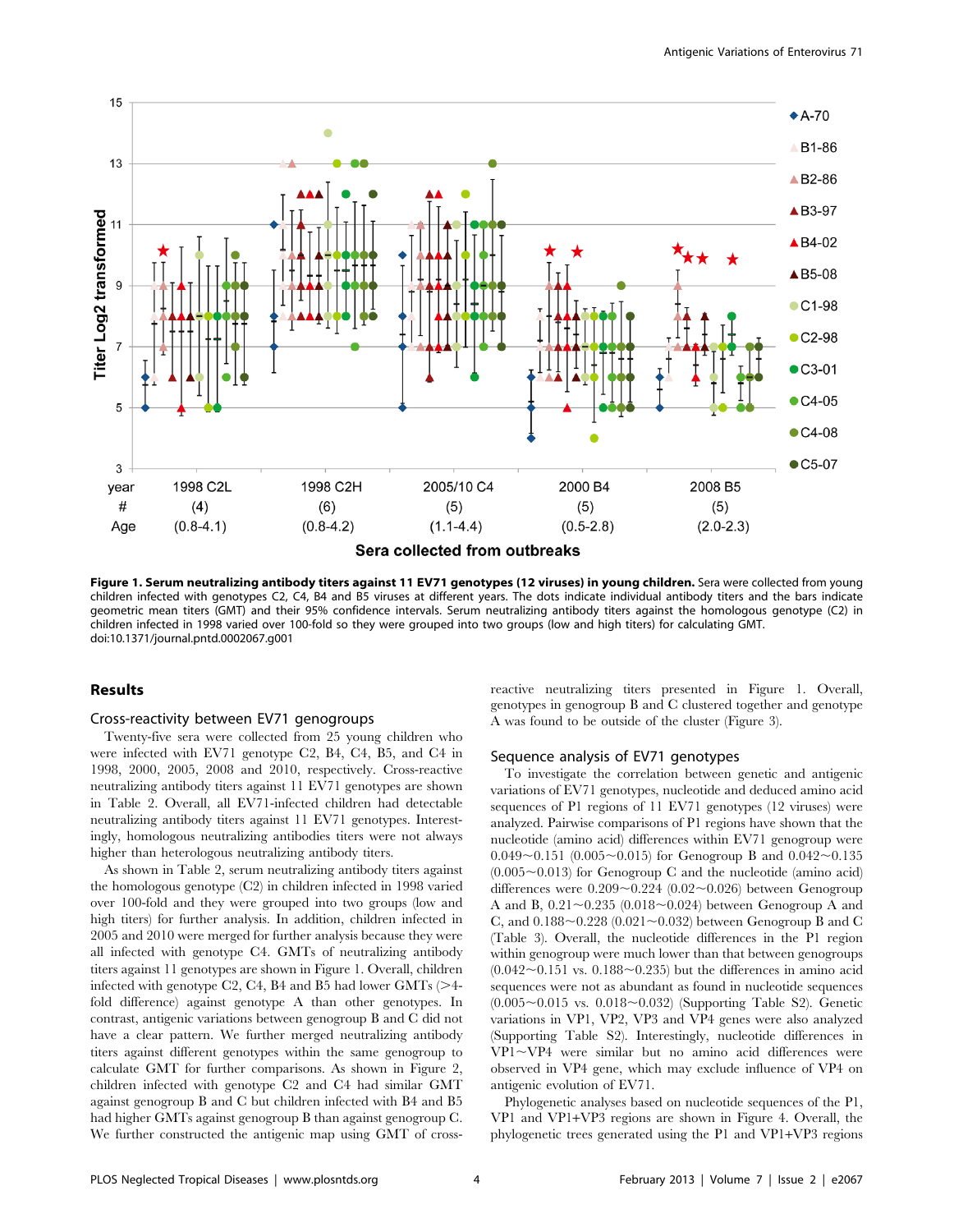

Figure 2. Distribution of serum neutralizing antibodies against three EV71 genogroups in young children. Sera were collected from young children infected with genotype C2, C4, B4 and B5 viruses at different years. Antibody titers against different genotypes within the same genogroup were used to calculate geometric mean titers for each genogroup. The bars indicate 95% confidence intervals of geometric mean titers (GMT). Serum neutralizing antibody titers against the homologous genotype (C2) in children infected in 1998 varied over 100-fold so they were grouped into two groups (low and high titers) for calculating GMT. doi:10.1371/journal.pntd.0002067.g002

indicated that genogroups B and C were distinct from the genotype A; however, the phylogenetic tree based on the VP1 region suggested that genogroup A is clustered with genogroup C. Overall, the phylogenetic relationship among the EV71 genotypes did not match with the antigenic relationship observed in this study. To further determine the amino acid differences related to the observed antigenic variations shown in Fig 1 and 3, the deduced amino acid sequences of P1 regions were aligned to reveal that five amino acid signatures (N143D in VP2; K18R, H116Y, D167E, and S275A in VP1) are specific for genogroup A and may be related to the observed antigenic variations (Figure 5).

## Discussion

EV71 has one single serotype as measured by hyperimmune animal antiserum but antigenic variations have been reported recently in human studies [9–11]. Using sera collected from young children with primary infection of genotype B5, two studies detected partial antigenic differences between genogroup B and C but not between viruses in the same genogroup (B5 and B4 viruses) [9,10]. Kung et al. did not detect significant antigenic differences between genotypes B4 and C4 viruses using acute-phase sera from EV71 inpatients [23]. A serological survey in healthy Japanese children and adults detected partial antigenic differences between genotype B5 and A viruses but not among different genotypes in genogroup B and C that had previously circulated in Japan [24]. By constructing an antigenic map using 14 children sera, however, Huang et al. detected antigenic differences between genogroup B and C, and also between B5 and B4 viruses [11]. In a monkey study, Arita et al. [25] found that monkeys immunized with liveattenuated EV71 vaccine (genotype A) induced similar  $\leq$ 4-fold difference) antibody responses against genotype B1 but lower ( $\geq$ 4fold difference) antibody responses against genotype B4, C2 and C4. In our study, we found that children infected with genotype C2, C4, B4 and B5 had lower GMTs ( $\geq$ 4-fold difference) against genotype A than other genotypes but antigenic variations between genogroup B and C did not have a clear pattern, which is different from the Huang study [11]. It is hard to compare different studies which had small sample size and employed different human sera and laboratory procedures, in particular the cell lines (RD cells vs. Vero cells) and virus strains used in the neutralization assay. A network to harmonize laboratory procedures including standard sera and viruses is required to make the comparison possible. Moreover, the clinical and epidemiological significance of the antigenic variation requires longitudinal serological studies to clarify.

Most clinical studies, including our study faced the limitation of small sample size due to the difficulty of collecting large amounts of serum samples from young children. Ideally, suitable animal models should be developed to generate a panel of antisera for monitoring EV71 antigenic variations, as ferrets served for influenza surveillance [26]. Representative EV71 clinical isolates could be selected for monitoring antigenic variations using the animal antisera. The clinical isolates with significant antigenic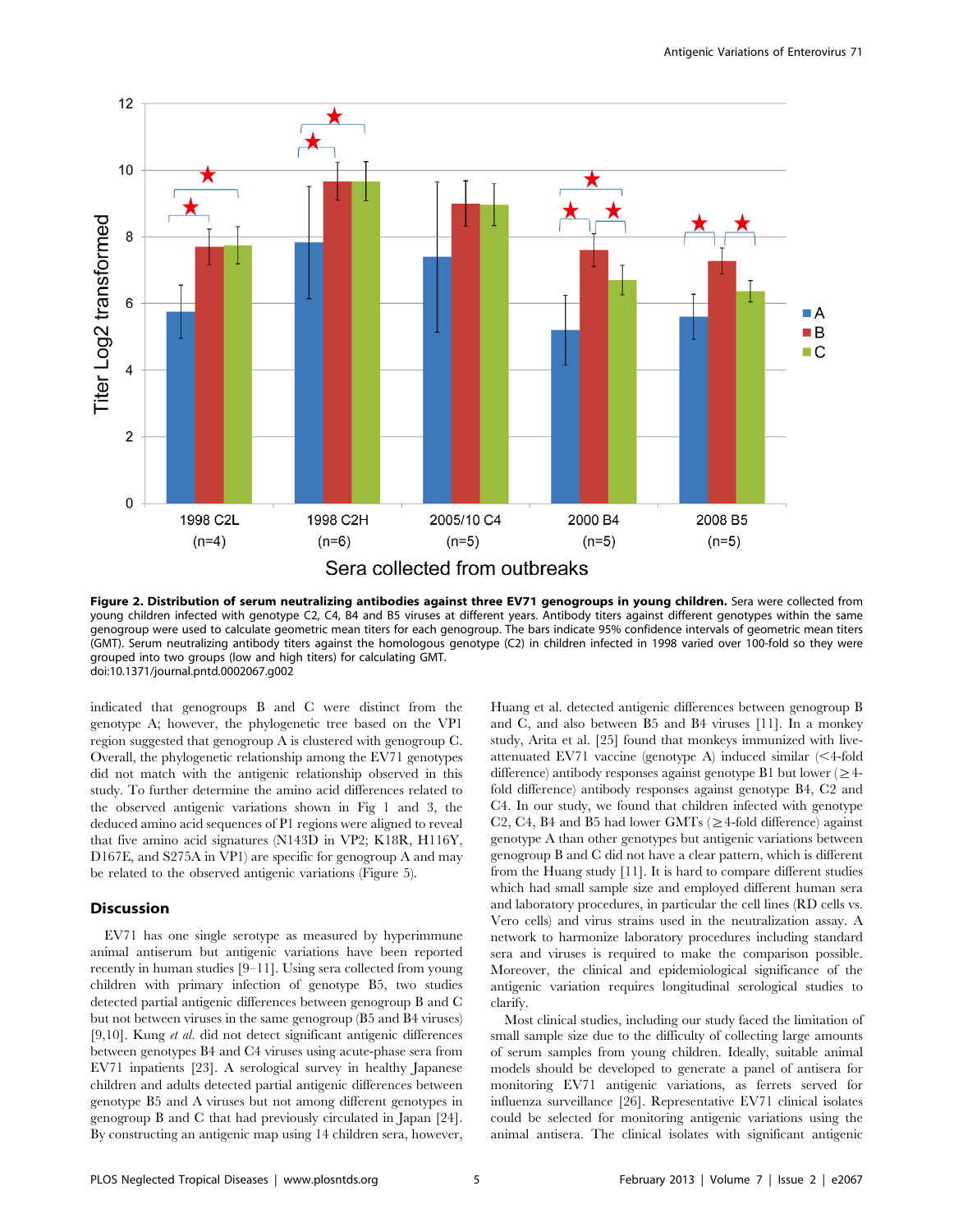

Figure 3. Antigenic map generated using serum cross-reactive EV71 neutralizing antibody titers presented in Figure 1. The relative positions of strains (black) and antisera (red) were adjusted such that the distances between strains and antisera in the map represent the corresponding ratios between homologous and heterologous neutralizing antibody titers. The spacing between grid lines is 1 unit of antigenic distance, corresponding to a 2-fold dilution of antiserum in the neutralization assay. doi:10.1371/journal.pntd.0002067.g003

variations detected using animal antisera would be further evaluated using children post-infection sera.

Currently, five EV71 vaccine candidates are under evaluation in clinical trials, including three genogroup C viruses and two genogroup B viruses [27]. Based on the cross-reactive neutralizing antibody presented in the current study, genogroup B and C viruses are expected to induce protective neutralizing antibodies against genogroup B and C viruses but not genogroup A viruses. Interestingly, genogroup A viruses have disappeared for over 35 years but re-emerged in China in 2008. In an investigation of a HFMD outbreak in central China in 2008, Yu et al identified five EV71 isolates which were closely related to genotype A based on analysis of VP1 genes but these genogroup A viruses did not spread widely [6]. Reasons for the reemergence of genotype A in central China are not clear, and the full genomic sequences of the isolates should be performed to clarify the issue. Recently, novel genotype C2-like viruses were detected in Taiwan in 2008 and children infected with genotype C4, C5, B4 and B5 viruses had much lower  $(>100$ -fold) serum cross-reactive neutralizing antibody titers against the novel C2-like virus than against the homologous viruses. Interestingly, these novel C2-like viruses were recombinants of genotype C2 and B3 viruses but they did not spread widely [9]. Based on historical poliovirus studies, immunodominant neutralizing epitopes mainly locate on VP1 and VP2 proteins. Recently, binding sites of two EV71 mice neutralizing monoclonal antibodies were identified using synthetic peptide technology to locate at amino acid position 211–225 of VP1 protein and amino acid position 136–150 of VP2 protein, respectively [16]. The importance of these linear epitopes in the human immune response is not clear. In the current study, we combined human serological data and viral genetic sequence data to identify five amino acid positions (4 on VP1 protein and 1 on VP2 protein) related to antigenic variations. Only one of these five positions (VP2-143) was also identified in the mice monoclonal antibody studies. The clinical significance of these five positions needs to be verified using reverse genetics to generate mutant viruses. Recently, the 3-dimensional structures of EV71 capsid proteins have been published [28,29]. Structural studies elucidating interaction between EV71 capsid proteins and neutralizing antibodies will help understand the mechanism of vaccine-induced immunity and design better vaccines.

Traditionally, the phylogenetic relationship of EV71 genotypes has been widely analyzed using VP1 nucleotide sequences [1] . Interestingly, a recent study found that the VP1-based phylogenetic tree is not similar to the complete genome-based phylogenetic tree [7]. Our study also found that the phylogenetic trees based on VP1 and P1 nucleotide sequences differ slightly. Specifically, genogroup A is close to genogroup C in the VP1 based phylogenetic tree but this relationship was not found in the P1-based phylogenetic trees. It is well known that enteroviruses including EV71 frequently recombine at the junction of structural (P1) and non-structural (P2 or P3) genes [8,30]. Therefore, the P1 gene is suitable for phylogenetic analysis but the complete genome is required for detection of gene recombination. However, the P1 gene (about 3000 nucleotides) is much larger than the VP1 gene (about 890 nucleotides) and the P1 gene may not be readily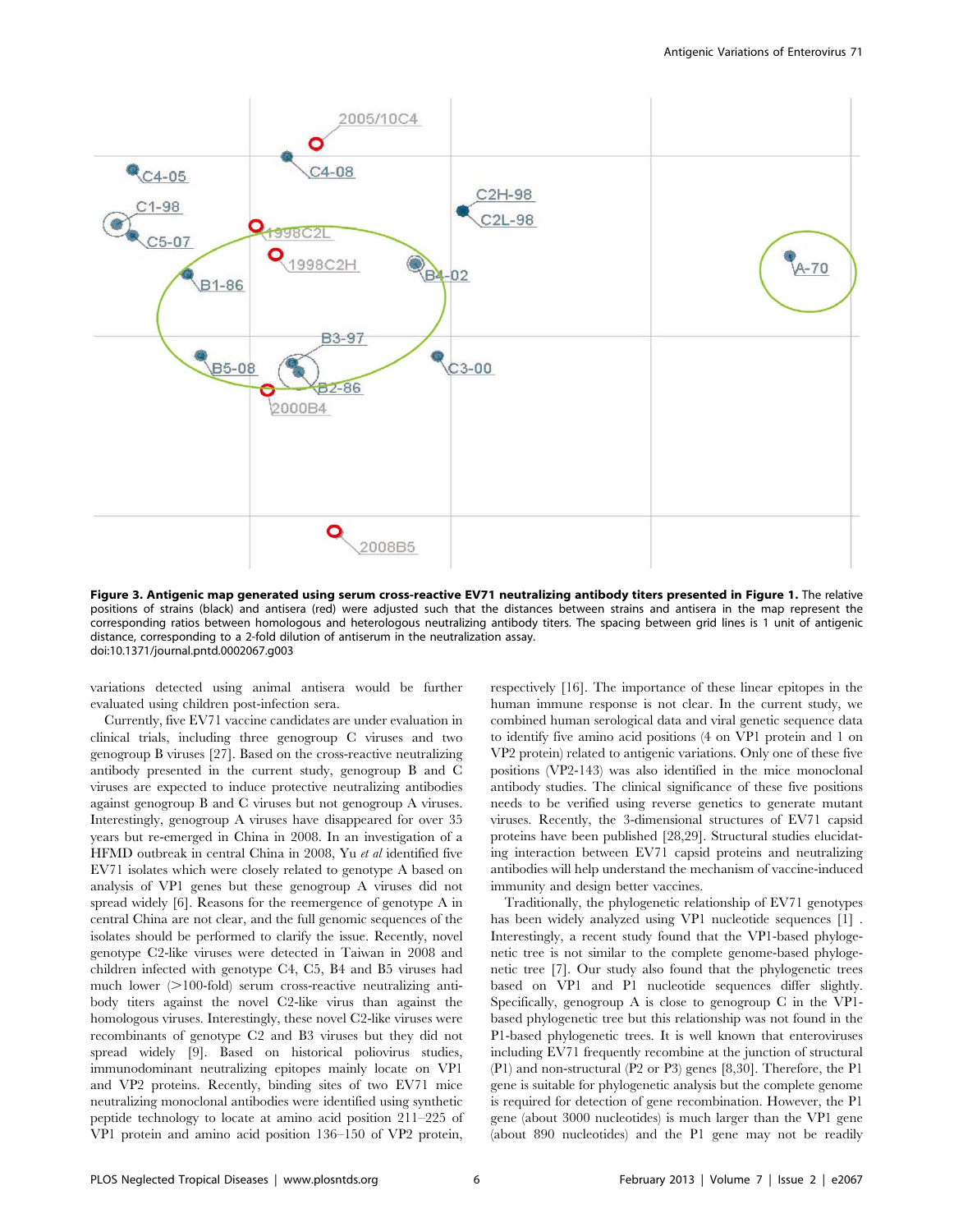

 $\overline{0.02}$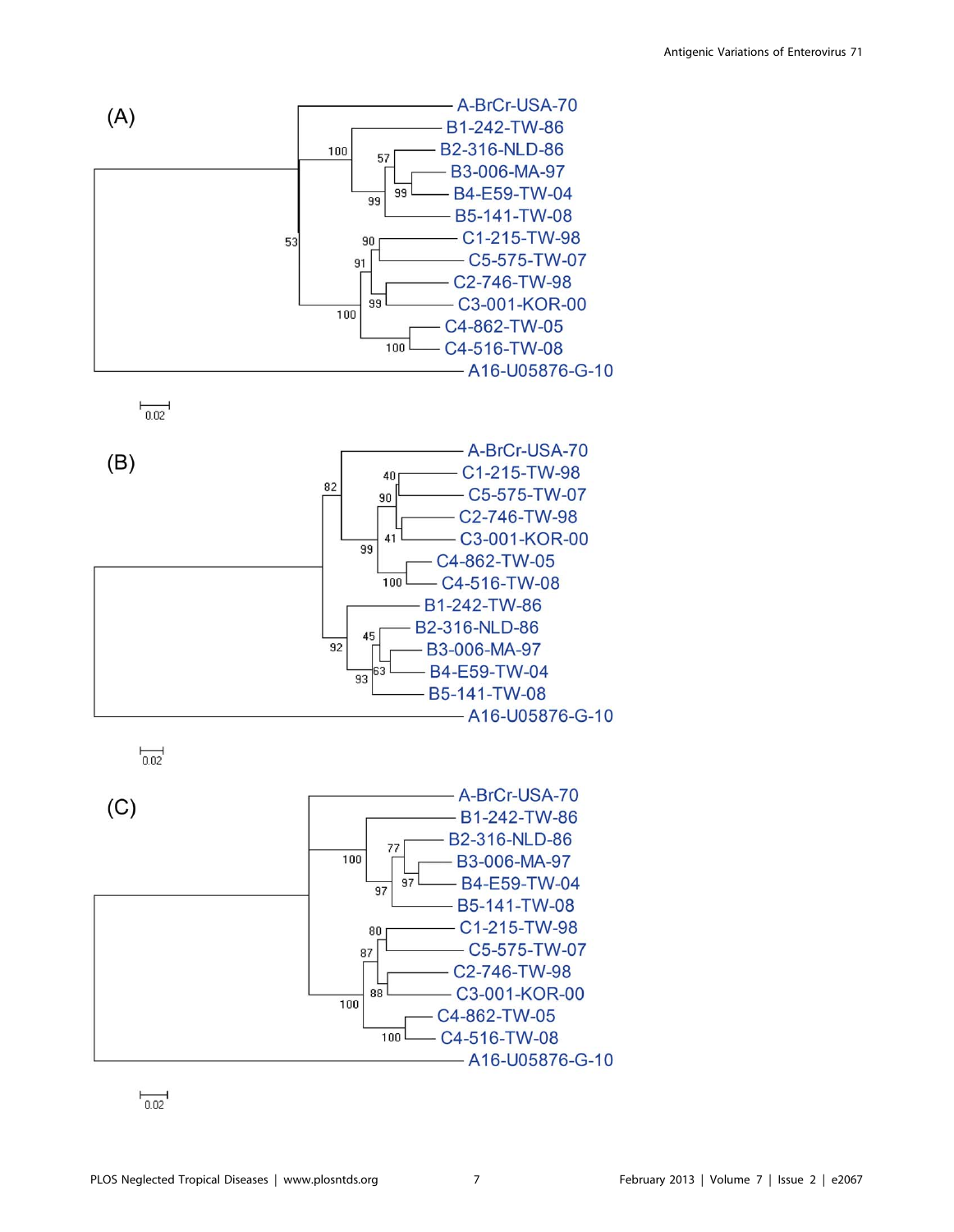Figure 4. Phylogenetic analysis based on nucleotide sequences of EV71 strains compared in this study. The phylogenetic trees were generated using the P1 (A), VP1 (B) and VP1+VP3 (C) sequences. Virus identifications are shown in Table 1. doi:10.1371/journal.pntd.0002067.g004

|                                                                                                                 |                                                                                      |            |   |            |  | VP <sub>2</sub>                                                                                                                                                                                                                                                                                                                                   |  |  |  |            |   |            |     | VP <sub>3</sub> |    |         |  |  |                            |                                                                               |  |   |               |     | VP <sub>1</sub> |  |   |              |                 |  |  |                                                                                                           |
|-----------------------------------------------------------------------------------------------------------------|--------------------------------------------------------------------------------------|------------|---|------------|--|---------------------------------------------------------------------------------------------------------------------------------------------------------------------------------------------------------------------------------------------------------------------------------------------------------------------------------------------------|--|--|--|------------|---|------------|-----|-----------------|----|---------|--|--|----------------------------|-------------------------------------------------------------------------------|--|---|---------------|-----|-----------------|--|---|--------------|-----------------|--|--|-----------------------------------------------------------------------------------------------------------|
| From 79<br>VP4                                                                                                  | 25                                                                                   | 19.<br>457 |   |            |  |                                                                                                                                                                                                                                                                                                                                                   |  |  |  | 8<br>-9    | 0 | 21215<br>9 | 637 | 5               | -5 | 66<br>2 |  |  |                            | 2 2 2 2 2 2 3 3 4 4 5 5 5 5 5 5 5 5 5 5 6 6 6 6 6 7 7 7<br>88890126801<br>687 |  | 3 |               |     | 23              |  | 8 |              |                 |  |  | 77888888888<br>44556                                                                                      |
|                                                                                                                 | $3\begin{array}{l} 3\end{array}\begin{array}{l} 7\end{array}$ 2 3 4 4<br>6 5 6 8 1 3 |            |   |            |  | $\begin{array}{c cccc} 1 & 1 & 1 & 1 & 2 & 2 & 2 & 2 & 2 \\ 7 & 7 & 8 & 9 & 0 & 0 & 0 & 1 & 2 & 3 \\ 7 & 9 & 2 & 8 & 0 & 1 & 5 & 8 & 4 & 8 \end{array} \hspace{.2cm} , \, \, \begin{array}{c cccc} 9 & 1 & 1 & 2 & 2 & 2 & 2 \\ 9 & 0 & 9 & 3 & 3 & 3 & 3 & 4 \\ 3 & 0 & 9 & 3 & 3 & 3 & 3 & 4 \\ 0 & 0 & 4 & 2 & 4 & 9 & 0 \end{array} \hspace{$ |  |  |  |            |   |            |     |                 |    |         |  |  |                            | 111234559<br>468213288                                                        |  |   | 1446<br>6 3 5 |     |                 |  |   |              |                 |  |  | 222222<br>678899<br>0927                                                                                  |
| A-70                                                                                                            | SONV                                                                                 |            | G |            |  |                                                                                                                                                                                                                                                                                                                                                   |  |  |  |            |   |            |     |                 |    |         |  |  | <b>LSPFLILDMVTDATIDVKQ</b> | <b>NKIAKHT</b>                                                                |  |   |               | E D |                 |  |   | <b>SLSSI</b> |                 |  |  |                                                                                                           |
| <b>B1-86</b>                                                                                                    |                                                                                      |            |   | $SD - R -$ |  |                                                                                                                                                                                                                                                                                                                                                   |  |  |  | <u>. 1</u> |   |            |     |                 |    |         |  |  |                            | $- - - - +$ H $-$ S $-$ MR $- -$ E I T $-$ Y S $- -$ E T                      |  |   |               |     |                 |  |   |              |                 |  |  | - - - - - A - - N -                                                                                       |
| B2-86 - - D I - - D - - - H R - - - - - - - - - - - - - H - S - - R - - E I T E Y - Q E E T - - - V - A - - S - |                                                                                      |            |   |            |  |                                                                                                                                                                                                                                                                                                                                                   |  |  |  |            |   |            |     |                 |    |         |  |  |                            |                                                                               |  |   |               |     |                 |  |   |              |                 |  |  |                                                                                                           |
| <b>B3-97</b>                                                                                                    | $-$ D I                                                                              |            |   |            |  |                                                                                                                                                                                                                                                                                                                                                   |  |  |  |            |   |            |     |                 |    |         |  |  |                            |                                                                               |  |   |               |     |                 |  |   |              |                 |  |  | --D-------------P----H-S--R--EITEY-GEET--LV-A----                                                         |
| <b>B4-02</b>                                                                                                    |                                                                                      |            |   |            |  |                                                                                                                                                                                                                                                                                                                                                   |  |  |  |            |   |            |     |                 |    |         |  |  |                            | - - - - - - - - - I   P - - I - H - S   N - R - - E V T E Y - Q E E           |  |   |               |     |                 |  |   |              |                 |  |  |                                                                                                           |
| $B5-08 - D1 - D - 1$                                                                                            |                                                                                      |            |   |            |  |                                                                                                                                                                                                                                                                                                                                                   |  |  |  |            |   |            |     |                 |    |         |  |  |                            |                                                                               |  |   |               |     |                 |  |   |              | $- - - V - A -$ |  |  |                                                                                                           |
| C1-98 - L S - - - D - - - - - I A - - H - - - N L - A - G - - - R - - - I - E Y - Q - E T - T - - V A - A - F   |                                                                                      |            |   |            |  |                                                                                                                                                                                                                                                                                                                                                   |  |  |  |            |   |            |     |                 |    |         |  |  |                            |                                                                               |  |   |               |     |                 |  |   |              |                 |  |  |                                                                                                           |
| C2-98 - - S - - - D - - - - - - I A - - - Y - - S L - A - G - - - RRD - I - E Y - - - E - - T - - - A - A - -   |                                                                                      |            |   |            |  |                                                                                                                                                                                                                                                                                                                                                   |  |  |  |            |   |            |     |                 |    |         |  |  |                            |                                                                               |  |   |               |     |                 |  |   |              |                 |  |  |                                                                                                           |
| $C3-00$                                                                                                         |                                                                                      |            |   |            |  |                                                                                                                                                                                                                                                                                                                                                   |  |  |  |            |   |            |     |                 |    |         |  |  |                            |                                                                               |  |   |               |     |                 |  |   |              |                 |  |  | - - S - - - D - - - - - -   A - - - - - - S L - A - G - - - R - - -   - E Y - Q - E - - T - - V A - A - - |
|                                                                                                                 |                                                                                      |            |   |            |  |                                                                                                                                                                                                                                                                                                                                                   |  |  |  |            |   |            |     |                 |    |         |  |  |                            |                                                                               |  |   |               |     |                 |  |   |              |                 |  |  | - - S - - - D - - - - - -   A - - - Y - - N L - A - G - - - R - - -   - - Y - - - E - - T - V - A G - - - |
| C4-08                                                                                                           |                                                                                      |            |   |            |  |                                                                                                                                                                                                                                                                                                                                                   |  |  |  |            |   |            |     |                 |    |         |  |  |                            |                                                                               |  |   |               |     |                 |  |   |              |                 |  |  |                                                                                                           |
|                                                                                                                 |                                                                                      |            |   |            |  |                                                                                                                                                                                                                                                                                                                                                   |  |  |  |            |   |            |     |                 |    |         |  |  |                            |                                                                               |  |   |               |     |                 |  |   |              |                 |  |  | - - S - - - DE - - - -   ACF - - - - SL - A - G - - - R - - -   - EY - - - E - - T - - VA - A - -         |

Figure 5. Alignment of P1 amino acid sequences of EV71 strains used for serological tests in this study. Virus identifications are shown in Table 1. doi:10.1371/journal.pntd.0002067.g005

available. The combined VP1+VP3 gene (about 1600 nucleotides) is much shorter than the P1 gene but could generate a similar phylogenetic tree to that based on the P1 gene. Overall, the VP1 gene is good enough for defining genotypes of genogroup B and C viruses, but it would be better to analyze the phylogenetic relationship between genogroup A viruses and other genogroup viruses based on the VP1+VP3 or P1 genes.

From an evolutionary perspective, a recent analysis of 628 EV71 VP1 sequences estimated that EV71 emerged in the human population around 1941 and evolved more quickly in the past 20

| <b>Virus ID</b>                    |               | V <sub>1</sub> | V <sub>2</sub> | V3    | V <sub>4</sub> | V5                       | V <sub>6</sub> | V <sub>7</sub>           | V8                       | V9                       | <b>V10</b> | V11                      | <b>V12</b> |
|------------------------------------|---------------|----------------|----------------|-------|----------------|--------------------------|----------------|--------------------------|--------------------------|--------------------------|------------|--------------------------|------------|
| $\mathsf{V}$ 1                     | A-BrCr-USA-70 | ٠              | 0.023          | 0.023 | 0.021          | 0.026                    | 0.02           | 0.024                    | 0.02                     | 0.019                    | 0.018      | 0.02                     | 0.021      |
| $\mathsf{I} \mathsf{V} \mathsf{2}$ | B1-242-TW-86  | 0.22           | ٠              | 0.015 | 0.015          | 0.02                     | 0.014          | 0.031                    | 0.03                     | 0.029                    | 0.027      | 0.03                     | 0.031      |
| $\mathsf{IV}3$                     | B2-316-NLD-86 | 0.209          | 0.103          | ٠     | 0.007          | 0.011                    | 0.007          | 0.026                    | 0.027                    | 0.024                    | 0.025      | 0.025                    | 0.029      |
| V4                                 | B3-006-MA-97  | 0.218          | 0.124          | 0.06  | $\sim$         | 0.006                    | 0.005          | 0.026                    | 0.026                    | 0.024                    | 0.024      | 0.024                    | 0.027      |
| I <sub>V5</sub>                    | B4-E59-TW-04  | 0.224          | 0.136          | 0.069 | 0.049          | $\overline{\phantom{a}}$ | 0.008          | 0.03                     | 0.031                    | 0.027                    | 0.029      | 0.029                    | 0.032      |
| l V6                               | B5-141-TW-08  | 0.216          | 0.151          | 0.101 | 0.085          | 0.072                    | ٠              | 0.024                    | 0.025                    | 0.021                    | 0.023      | 0.023                    | 0.026      |
| $\mathsf{IV}$                      | C1-215-TW-98  | 0.217          | 0.217          | 0.212 | 0.228          | 0.226                    | 0.224          | $\overline{\phantom{a}}$ | 0.012                    | 0.006                    | 0.013      | 0.013                    | 0.011      |
| V8                                 | C2-746-TW-98  | 0.21           | 0.202          | 0.208 | 0.221          | 0.226                    | 0.213          | 0.108                    | $\overline{\phantom{a}}$ | 0.006                    | 0.008      | 0.007                    | 0.008      |
| $\mathsf{V}9$                      | C3-001-KOR-00 | 0.215          | 0.203          | 0.21  | 0.22           | 0.213                    | 0.212          | 0.111                    | 0.09                     | $\overline{\phantom{a}}$ | 0.009      | 0.009                    | 0.005      |
| V10                                | C4-862-TW-05  | 0.213          | 0.199          | 0.19  | 0.205          | 0.209                    | 0.211          | 0.125                    | 0.11                     | 0.119                    | $\sim$     | 0.005                    | 0.012      |
| IV11                               | C4-516-TW-08  | 0.21           | 0.204          | 0.188 | 0.204          | 0.207                    | 0.214          | 0.118                    | 0.111                    | 0.124                    | 0.042      | $\overline{\phantom{a}}$ | 0.012      |
| IV12                               | C5-575-TW-07  | 0.235          | 0.213          | 0.212 | 0.216          | 0.222                    | 0.217          | 0.114                    | 0.118                    | 0.135                    | 0.135      | 0.135                    | $\sim$     |

Table 3. Pairwise nucleotide (lower left) and amino-acid (upper right) sequence differences between P1 genes of 12 EV71 viruses.

Data are shown in proportion.

doi:10.1371/journal.pntd.0002067.t003